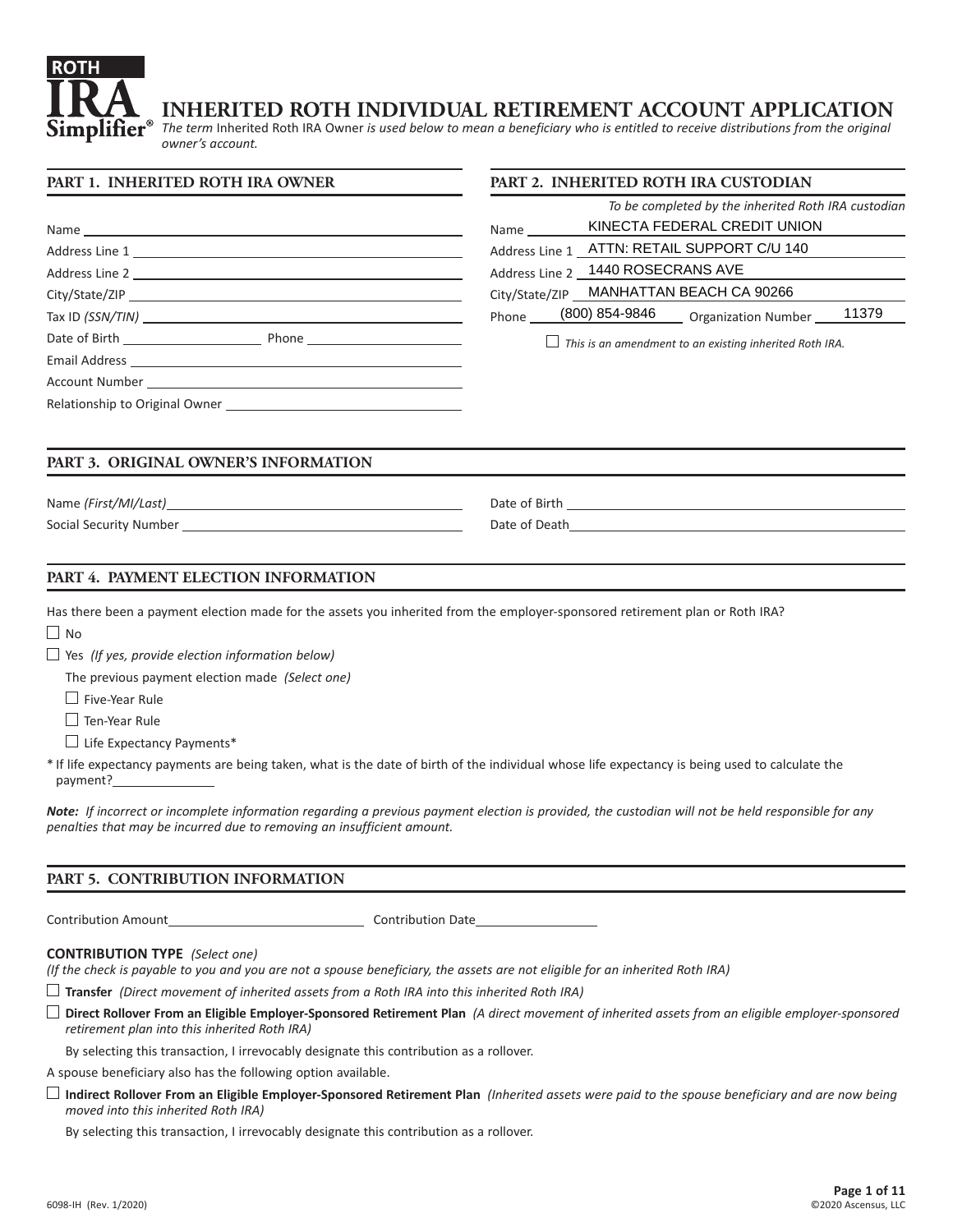#### **PART 6. INVESTMENT AND DEPOSIT INFORMATION**

**INVESTMENT INFORMATION** *(Complete this section as applicable.)*

| <b>Investment Description</b>                                                                                                                                                                                                                                                         | <b>Quantity or Amount</b> | <b>Investment Number</b> | <b>Term or Maturity Date</b>                                                                                                                                                                                                                                                                   | <b>Interest Rate</b> |
|---------------------------------------------------------------------------------------------------------------------------------------------------------------------------------------------------------------------------------------------------------------------------------------|---------------------------|--------------------------|------------------------------------------------------------------------------------------------------------------------------------------------------------------------------------------------------------------------------------------------------------------------------------------------|----------------------|
|                                                                                                                                                                                                                                                                                       |                           |                          |                                                                                                                                                                                                                                                                                                |                      |
| <b>DEPOSIT METHOD</b>                                                                                                                                                                                                                                                                 |                           |                          |                                                                                                                                                                                                                                                                                                |                      |
| $\Box$ Cash or Check (If the contribution type is transfer from a Roth IRA or direct rollover from an eligible employer-sponsored retirement plan, the check<br>must be from a financial organization made payable to the custodian for this inherited Roth IRA.)                     |                           |                          |                                                                                                                                                                                                                                                                                                |                      |
| $\Box$ Internal Account                                                                                                                                                                                                                                                               |                           |                          |                                                                                                                                                                                                                                                                                                |                      |
| Account Number <b>Example 2</b> and the set of the set of the set of the set of the set of the set of the set of the set of the set of the set of the set of the set of the set of the set of the set of the set of the set of the                                                    |                           |                          |                                                                                                                                                                                                                                                                                                |                      |
| $\Box$ External Account (e.g., EFT, ACH, wire) (Additional documentation may be required and fees may apply.)<br>Name of Organization Sending the Assets ELECTRONIC TRANSFER NOT AVAILABLE Routing Number (Optional) XXXX N/A XXXXX<br>Account Number XXXXXXXXXXXXXXX N/A XXXXXXXXXXX |                           |                          | Type (e.g., checking, savings, Roth IRA) XXXXXXX N/A XXXXXXXX<br>Deposit Taken by the contract of the contract of the contract of the contract of the contract of the contract of the contract of the contract of the contract of the contract of the contract of the contract of the contract |                      |
|                                                                                                                                                                                                                                                                                       |                           |                          |                                                                                                                                                                                                                                                                                                |                      |

#### **PART 7. BENEFICIARY DESIGNATION**

I designate that upon my death, the assets in this inherited account be paid to the beneficiaries named below. The interest of any beneficiary that predeceases me terminates completely, and the percentage share of any remaining beneficiaries will be increased on a pro rata basis. If no beneficiaries are named, my estate will be my beneficiary.

 $\Box$  I elect not to designate beneficiaries at this time and understand that I may designate beneficiaries at a later date.

**PRIMARY BENEFICIARIES** *(The total percentage designated must equal 100%. If more than one beneficiary is designated and no percentages are indicated, the beneficiaries will be deemed to own equal share percentages in the inherited Roth IRA.)*

| Name             |                                                                                                                       | Name             |                    |
|------------------|-----------------------------------------------------------------------------------------------------------------------|------------------|--------------------|
| Address          | <u> 1989 - Johann Stoff, deutscher Stoff, der Stoff, der Stoff, der Stoff, der Stoff, der Stoff, der Stoff, der S</u> | Address          |                    |
| City/State/ZIP   |                                                                                                                       | City/State/ZIP   |                    |
| Date of Birth    | Relationship                                                                                                          | Date of Birth    | Relationship       |
| Tax ID (SSN/TIN) | Percent Designated                                                                                                    | Tax ID (SSN/TIN) | Percent Designated |

**CONTINGENT BENEFICIARIES** *(The total percentage designated must equal 100%. If more than one beneficiary is designated and no percentages are indicated, the beneficiaries will be deemed to own equal share percentages in the inherited Roth IRA. The balance in the account will be payable to these beneficiaries if all primary beneficiaries have predeceased the inherited Roth IRA owner.)*

|                                    |                                                                                                                                                 |                                  | Name and the state of the state of the state of the state of the state of the state of the state of the state of the state of the state of the state of the state of the state of the state of the state of the state of the s |
|------------------------------------|-------------------------------------------------------------------------------------------------------------------------------------------------|----------------------------------|--------------------------------------------------------------------------------------------------------------------------------------------------------------------------------------------------------------------------------|
| Address                            |                                                                                                                                                 | Address                          |                                                                                                                                                                                                                                |
|                                    | City/State/ZIP                                                                                                                                  | City/State/ZIP                   |                                                                                                                                                                                                                                |
| Date of Birth <b>Exercise 2018</b> | Relationship ______________________                                                                                                             | Date of Birth <b>Exercise 20</b> |                                                                                                                                                                                                                                |
|                                    | Percent Designated                                                                                                                              | Tax ID (SSN/TIN)                 | Percent Designated                                                                                                                                                                                                             |
|                                    | $\Box$ Check here if additional beneficiaries are listed on an attached addendum. Total number of addendums attached to this Inherited Roth IRA |                                  |                                                                                                                                                                                                                                |

## **PART 8. SIGNATURES**

#### *Important: Please read before signing.*

I understand the eligibility requirements for the type of inherited Roth IRA contribution I am making, and I state that I do qualify to make the contribution. I have received a copy of the Inherited Roth IRA Application, the 5305-RA Custodial Account Agreement, the Financial Disclosure, and the Disclosure Statement. I understand that the terms and conditions that apply to this inherited Roth IRA are contained in this Application and the Custodial Account Agreement. I agree to be bound by those terms and conditions. Within seven days from the date I open this inherited Roth IRA I may revoke it without penalty by mailing or delivering a written notice to the custodian.

I assume complete responsibility for

- determining that I am eligible to establish an inherited Roth IRA,
- ensuring that all rollover or transfer contributions I make are within the limits set forth by the tax laws, and
- the tax consequences of any rollover or transfer contributions and distributions.

| v                                     |                   |
|---------------------------------------|-------------------|
| Signature of Inherited Roth IRA Owner | Date (mm/dd/yyyy) |
| v<br>Λ                                |                   |
| Signature of Witness                  | Date (mm/dd/yyyy) |
| v<br>Λ                                |                   |
| Signature of Custodian                | Date (mm/dd/yyyy) |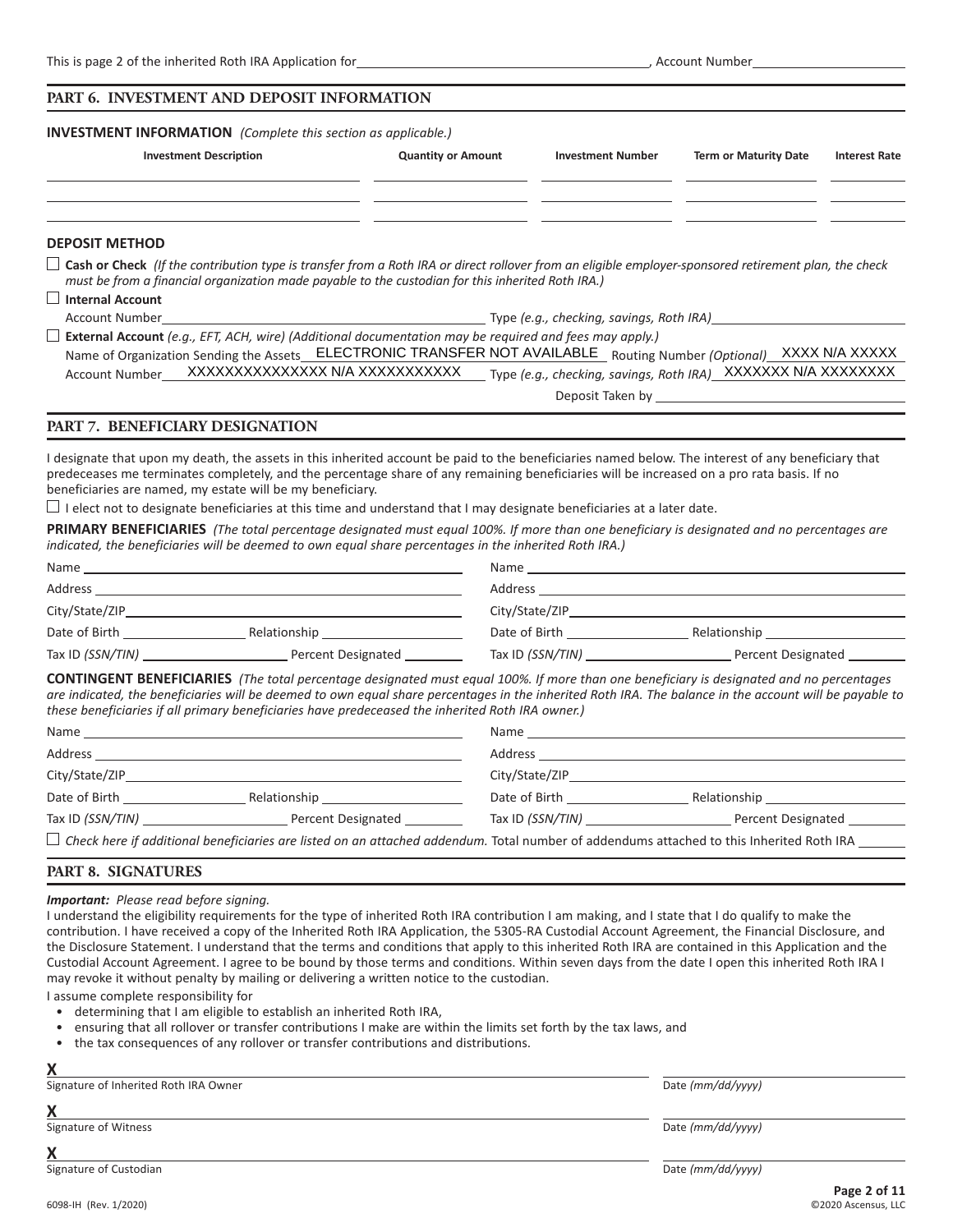# **ROTH INDIVIDUAL RETIREMENT CUSTODIAL ACCOUNT AGREEMENT**

Form 5305-RA under section 408A of the Internal Revenue Code. For example of the Internal Revenue Code. For example 2017)

The depositor named on the application is establishing a Roth individual retirement account (Roth IRA) under section 408A to provide for his or her retirement and for the support of his or her beneficiaries after death.

The custodian named on the application has given the depositor the disclosure statement required by Regulations section 1.408-6.

The depositor has assigned the custodial account the sum indicated on the application.

The depositor and the custodian make the following agreement:

#### **ARTICLE I**

Except in the case of a qualified rollover contribution described in section 408A(e) or a recharacterized contribution described in section 408A(d)(6), the custodian will accept only cash contributions up to \$5,500 per year for 2013 through 2017. For individuals who have reached the age of 50 by the end of the year, the contribution limit is increased to \$6,500 per year for tax years 2013 through 2017. For years after 2017, these limits will be increased to reflect a cost-of-living adjustment, if any.

# **ARTICLE II**

- 1. The annual contribution limit described in Article I is gradually reduced to \$0 for higher income levels. For a depositor who is single or treated as a single, the annual contribution is phased out between adjusted gross income (AGI) of \$118,000 and \$133,000; for a married depositor filing jointly, between AGI of \$186,000 and \$196,000; and for a married depositor filing separately, between AGI of \$0 and \$10,000. These phase-out ranges are for 2017. For years after 2017, the phaseout ranges, except for the \$0 to \$10,000 range, will be increased to reflect a cost-of-living adjustment, if any. Adjusted gross income is defined in section 408A(c)(3).
- 2. In the case of a joint return, the AGI limits in the preceding paragraph apply to the combined AGI of the depositor and his or her spouse.

# **ARTICLE III**

The depositor's interest in the balance in the custodial account is nonforfeitable.

#### **ARTICLE IV**

- 1. No part of the custodial account funds may be invested in life insurance contracts, nor may the assets of the custodial account be commingled with other property except in a common trust fund or common investment fund (within the meaning of section 408(a)(5)).
- 2. No part of the custodial account funds may be invested in collectibles (within the meaning of section 408(m)) except as otherwise permitted by section 408(m)(3), which provides an exception for certain gold, silver, and platinum coins, coins issued under the laws of any state, and certain bullion.

# **ARTICLE V**

- 1. If the depositor dies before his or her entire interest is distributed to him or her and the depositor's surviving spouse is not the designated beneficiary, the remaining interest will be distributed in accordance with paragraph (a) below or, if elected or there is no designated beneficiary, in accordance with paragraph (b) below:
	- (a) The remaining interest will be distributed, starting by the end of the calendar year following the year of the depositor's death, over the designated beneficiary's remaining life expectancy as determined in the year following the death of the depositor.
	- (b) The remaining interest will be distributed by the end of the calendar year containing the fifth anniversary of the depositor's death.
- 2. The minimum amount that must be distributed each year under paragraph 1(a) above is the account value at the close of business on December 31 of the preceding year divided by the life expectancy (in the single life table in Regulations section 1.401(a)(9)-9) of the designated beneficiary using the attained age of the beneficiary in the year following the year of the depositor's death and subtracting one from the divisor for each subsequent year.
- 3. If the depositor's surviving spouse is the designated beneficiary, such spouse will then be treated as the depositor.

# **ARTICLE VI**

- 1. The depositor agrees to provide the custodian with all information necessary to prepare any reports required by sections 408(i) and 408A(d)(3)(E), Regulations sections 1.408-5 and 1.408-6, or other guidance published by the Internal Revenue Service (IRS).
- 2. The custodian agrees to submit to the IRS and depositor the reports prescribed by the IRS.

# **ARTICLE VII**

Notwithstanding any other articles which may be added or incorporated, the provisions of Articles I through IV and this sentence will be controlling. Any additional articles inconsistent with section 408A, the related regulations, and other published guidance will be invalid.

# **ARTICLE VIII**

This agreement will be amended as necessary to comply with the provisions of the Code, the related Regulations, and other published guidance. Other amendments may be made with the consent of the persons whose signatures appear on the application.

# **ARTICLE IX**

- 9.01 **Definitions –** In this part of this agreement (Article IX), the words "you" and "your" mean the inherited Roth IRA owner. The words "we," "us,"and "our" mean the custodian. The words "inherited Roth IRA owner" mean the individual establishing this inherited Roth IRA with either a direct rollover contribution from an eligible inherited employer-sponsored retirement plan or a transfer from an inherited Roth IRA. The word "Code" means the Internal Revenue Code, and "regulations" means the Treasury regulations.
- 9.02 **Notices and Change of Address –** Any required notice regarding this inherited Roth IRA will be considered effective when we send it to the intended recipient at the last address that we have in our records. Any notice to be given to us will be considered effective when we actually receive it. You, or the intended recipient, must notify us of any change of address.
- 9.03 **Representations and Responsibilities –** You represent and warrant to us that any information you have given or will give us with respect to this agreement is complete and accurate. Further, you agree that any directions you give us or action you take will be proper under this agreement, and that we are entitled to rely upon any such information or directions. If we fail to receive directions from you regarding any transaction, if we receive ambiguous directions regarding any transaction, or if we, in good faith, believe that any transaction requested is in dispute, we reserve the right to take no action until further clarification acceptable to us is received from you or the appropriate government or judicial authority. We will not be responsible for losses of any kind that may result from your directions to us or your actions or failures to act, and you agree to reimburse us for any loss we may incur as a result of such directions, actions, or failures to act. We will not be responsible for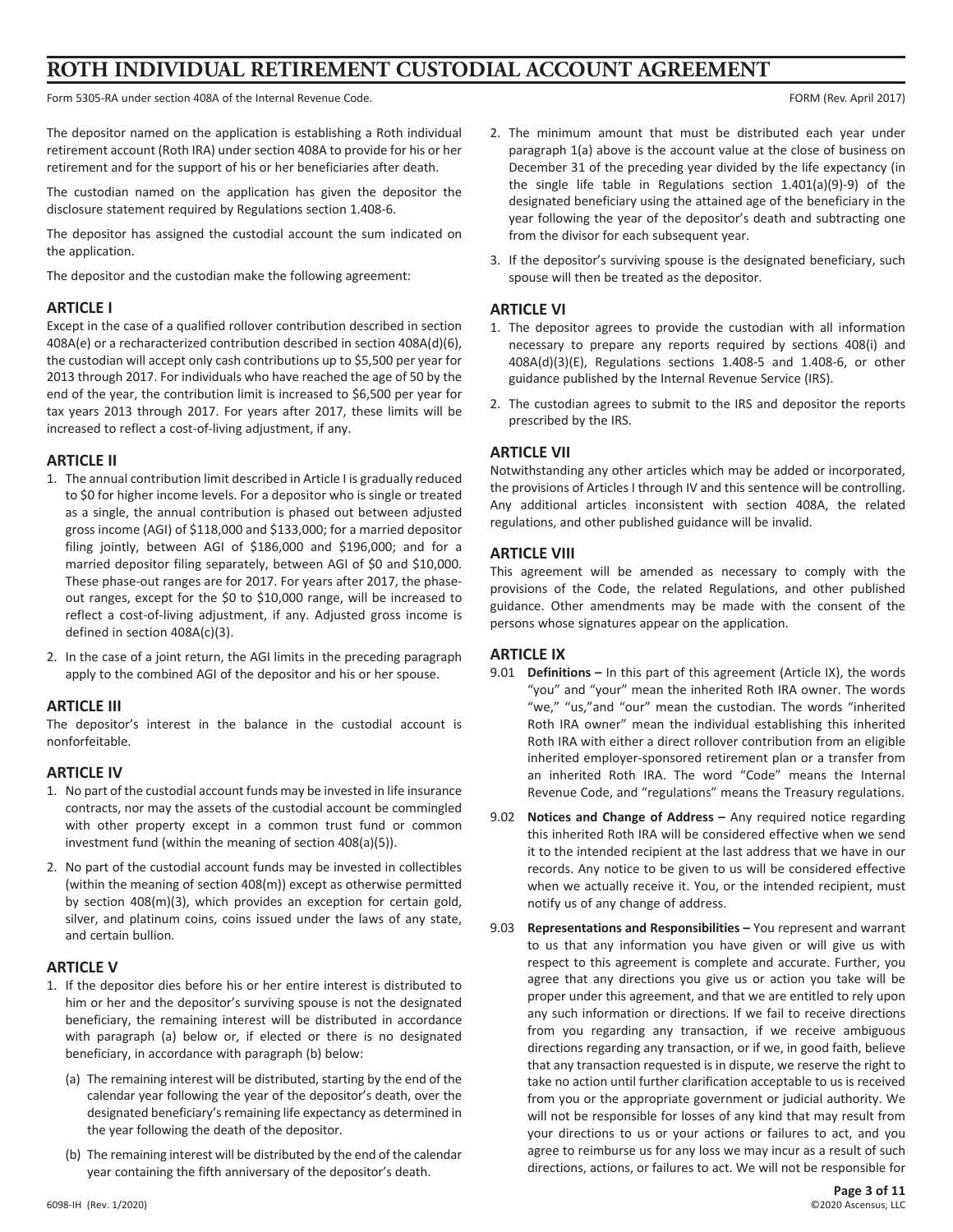any penalties, taxes, judgments, or expenses you incur in connection with your inherited Roth IRA. We have no duty to determine whether your contributions or distributions comply with the Code, regulations, rulings, or this agreement.

 We may permit you to appoint, through written notice acceptable to us, an authorized agent to act on your behalf with respect to this agreement (e.g., attorney-in-fact, executor, administrator, investment manager), but we have no duty to determine the validity of such appointment or any instrument appointing such authorized agent. We will not be responsible for losses of any kind that may result from directions, actions, or failures to act by your authorized agent, and you agree to reimburse us for any loss we may incur as a result of such directions, actions, or failures to act by your authorized agent.

 You will have 60 days after you receive any documents, statements, or other information from us to notify us in writing of any errors or inaccuracies reflected in these documents, statements, or other information. If you do not notify us within 60 days, the documents, statements, or other information will be deemed correct and accurate, and we will have no further liability or obligation for such documents, statements, other information, or the transactions described therein.

 By performing services under this agreement we are acting as your agent. You acknowledge and agree that nothing in this agreement will be construed as conferring fiduciary status upon us. We will not be required to perform any additional services unless specifically agreed to under the terms and conditions of this agreement, or as required under the Code and the regulations promulgated thereunder with respect to Roth IRAs. You agree to indemnify and hold us harmless for any and all claims, actions, proceedings, damages, judgments, liabilities, costs, and expenses, including attorney's fees arising from or in connection with this agreement.

 To the extent written instructions or notices are required under this agreement, we may accept or provide such information in any other form permitted by the Code or applicable regulations including, but not limited to, electronic communication.

- 9.04 **Disclosure of Account Information –** We may use agents and/or subcontractors to assist in administering your inherited Roth IRA. We may release nonpublic personal information regarding your inherited Roth IRA to such providers as necessary to provide the products and services made available under this agreement, and to evaluate our business operations and analyze potential product, service, or process improvements.
- 9.05 **Service Fees –** We have the right to charge an annual service fee or other designated fees (e.g., a transfer, rollover, or termination fee) for maintaining your inherited Roth IRA. In addition, we have the right to be reimbursed for all reasonable expenses, including legal expenses, we incur in connection with the administration of your inherited Roth IRA. We may charge you separately for any fees or expenses, or we may deduct the amount of the fees or expenses from the assets in your inherited Roth IRA at our discretion. We reserve the right to charge any additional fee after giving you 30 days' notice. Fees such as subtransfer agent fees or commissions may be paid to us by third parties for assistance in performing certain transactions with respect to this inherited Roth IRA.

 Any brokerage commissions attributable to the assets in your inherited Roth IRA will be charged to your inherited Roth IRA. You cannot reimburse your inherited Roth IRA for those commissions.

- 9.06 **Restrictions on Contributions to the Inherited Roth IRA –** Your inherited Roth IRA may receive multiple rollover contributions from inherited qualified retirement plans, 403(a) annuity plans, 403(b) tax-sheltered annuity plans, or 457(b) governmental deferred compensation plans, or multiple transfers from inherited Roth IRAs. In order to combine these inherited retirement assets in the same inherited Roth IRA, you must have inherited the assets from the same owner and they must have been subject to the same beneficiary payment elections and calculation methods as under the receiving inherited Roth IRA. You may not make regular contributions to this inherited Roth IRA.
- 9.07 **Investment of Amounts in the Inherited Roth IRA –** You have exclusive responsibility for and control over the investment of the assets of your inherited Roth IRA. All transactions will be subject to any and all restrictions or limitations, direct or indirect, that are imposed by our charter, articles of incorporation, or bylaws; any and all applicable federal and state laws and regulations; the rules, regulations, customs, and usages of any exchange, market, or clearing house where the transaction is executed; our policies and practices; and this agreement. After your death, your successor beneficiaries will have the right to direct the investment of your inherited Roth IRA assets, subject to the same conditions that applied to you during your lifetime under this agreement (including, without limitation, Section 9.03 of this article). We will have no discretion to direct any investment in your inherited Roth IRA. We assume no responsibility for rendering investment advice with respect to your inherited Roth IRA, nor will we offer any opinion or judgment to you on matters concerning the value or suitability of any investment or proposed investment for your inherited Roth IRA. In the absence of instructions from you, or if your instructions are not in a form acceptable to us, we will have the right to hold any uninvested amounts in cash, and we will have no responsibility to invest uninvested cash unless and until directed by you. We will not exercise the voting rights and other shareholder rights with respect to investments in your inherited Roth IRA unless you provide timely written directions acceptable to us.

 You will select the investment for your inherited Roth IRA assets from those investments that we are authorized by our charter, articles of incorporation, or bylaws to offer and do in fact offer for investment in inherited Roth IRAs (e.g., term share accounts, passbook accounts, certificates of deposit, money market accounts).

9.08 **Successor Beneficiaries –** We may allow you, if permitted by state law, to name successor beneficiaries for your inherited Roth IRA. This designation can only be made on a form provided by or acceptable to us, and it will only be effective when it is filed with us during your lifetime. Each inherited Roth IRA beneficiary designation form that you file with us will cancel all previous designations. The consent of a successor beneficiary will not be required for you to revoke a successor beneficiary designation. If you do not designate a successor beneficiary, your estate will be the successor beneficiary. In no event will the successor beneficiary be able to extend the distribution period beyond that required for you.

 If we so choose, for any reason (e.g., due to limitations of our charter or bylaws), we may require that a successor beneficiary take total distribution of all inherited Roth IRA assets by December 31 of the year following the year of death.

9.09 **Required Minimum Distributions –** You are required to take minimum distributions from your inherited Roth IRA. The options available to you as a beneficiary of a deceased plan participant or deceased Roth IRA owner are determined according to the type of plan you have inherited. Any payment elections you either made or defaulted to under the plan you inherited generally carry over to the inherited Roth IRA.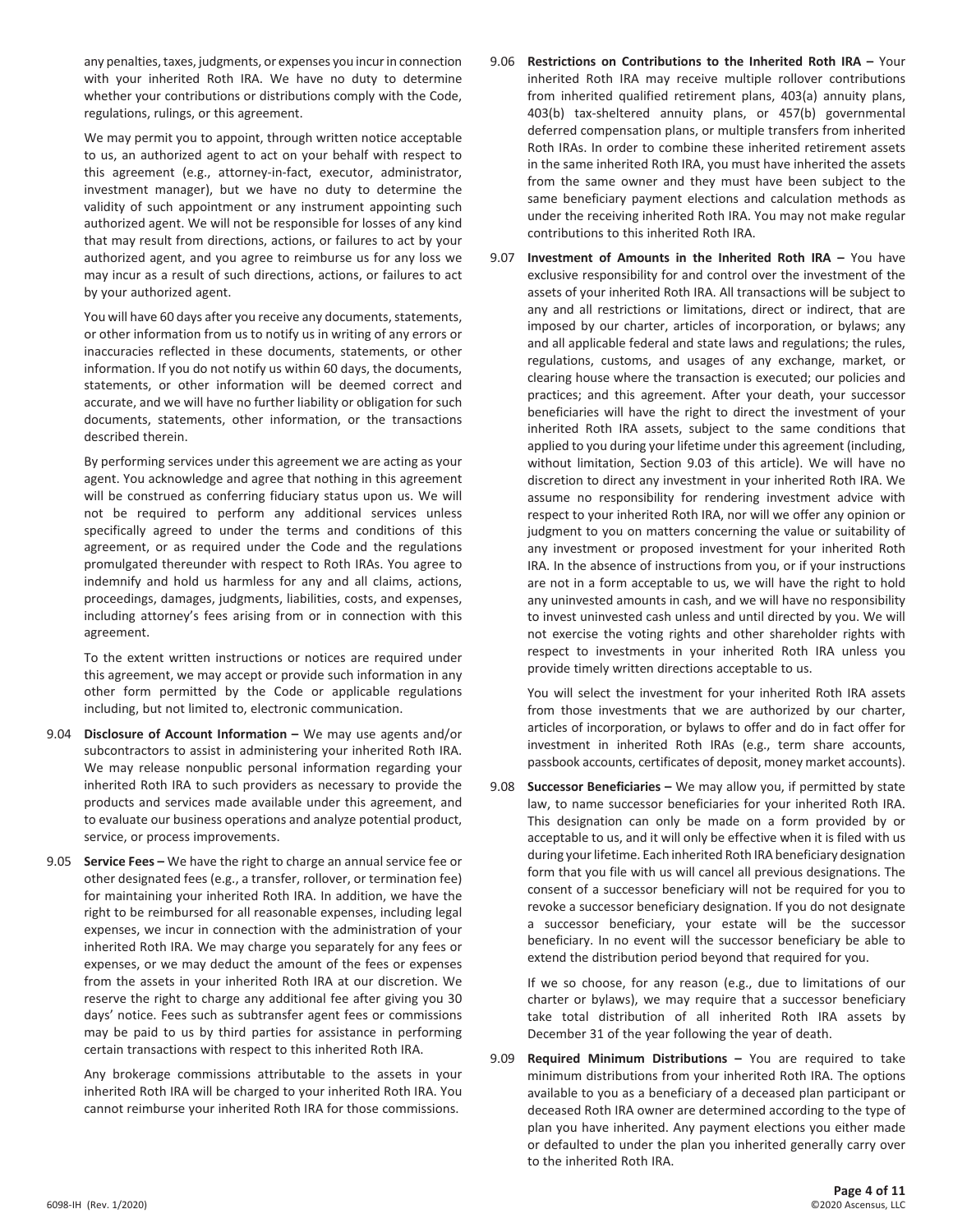9.10 **Termination of Agreement, Resignation, or Removal of Custodian –** Either party may terminate this agreement at any time by giving written notice to the other. We can resign as custodian at any time effective 30 days after we send written notice of our resignation to you. Upon receipt of that notice, you must make arrangements to transfer your inherited Roth IRA to another financial organization. If you do not complete a transfer of your inherited Roth IRA within 30 days from the date we send the notice to you, we have the right to transfer your inherited Roth IRA assets to a successor inherited Roth IRA trustee or custodian that we choose in our sole discretion, or we may pay your inherited Roth IRA to you in a single sum. We will not be liable for any actions or failures to act on the part of any successor trustee or custodian, nor for any tax consequences you may incur that result from the transfer or distribution of your assets pursuant to this section.

 If this agreement is terminated, we may charge to your inherited Roth IRA a reasonable amount of money that we believe is necessary to cover any associated costs, including but not limited to one or more of the following.

- Any fees, expenses, or taxes chargeable against your inherited Roth IRA
- Any penalties or surrender charges associated with the early withdrawal of any savings instrument or other investment in your inherited Roth IRA

 If we are a nonbank custodian required to comply with Regulations section 1.408-2(e) and we fail to do so or we are not keeping the records, making the returns, or sending the statements as are required by forms or regulations, the IRS may require us to substitute another trustee or custodian.

 We may establish a policy requiring distribution of the entire balance of your inherited Roth IRA to you in cash or property if the balance of your inherited Roth IRA drops below the minimum balance required under the applicable investment or policy established.

- 9.11 **Successor Custodian –** If our organization changes its name, reorganizes, merges with another organization (or comes under the control of any federal or state agency), or if our entire organization (or any portion that includes your inherited Roth IRA) is bought by another organization, that organization (or agency) will automatically become the trustee or custodian of your inherited Roth IRA, but only if it is the type of organization authorized to serve as a inherited Roth IRA trustee or custodian.
- 9.12 **Amendments –** We have the right to amend this agreement at any time. Any amendment we make to comply with the Code and related regulations does not require your consent. You will be deemed to have consented to any other amendment unless, within 30 days from the date we send the amendment, you notify us in writing that you do not consent.
- 9.13 **Withdrawals or Transfers –** All requests for withdrawal or transfer will be in writing on a form provided by or acceptable to us. The method of distribution must be specified in writing or in any other method acceptable to us. The tax identification number of the recipient must be provided to us before we are obligated to make a distribution. Withdrawals will be subject to all applicable tax and other laws and regulations, including but not limited to possible early distribution penalty taxes, surrender charges, and withholding requirements.
- 9.14 **Transfers From Other Plans –** We can receive amounts transferred to this inherited Roth IRA from the trustee or custodian of another inherited Roth IRA. In addition, we can accept rollovers of eligible rollover distributions from inherited employer-sponsored retirement plans as permitted by the Code. We reserve the right not to accept any transfer or rollover.
- 9.15 **Liquidation of Assets –** We have the right to liquidate assets in your inherited Roth IRA if necessary to make distributions or to pay fees, expenses, taxes, penalties, or surrender charges properly chargeable against your inherited Roth IRA. If you fail to direct us as to which assets to liquidate, we will decide, in our complete and sole discretion, and you agree to not hold us liable for any adverse consequences that result from our decision.
- 9.16 **Restrictions on the Fund –** Neither you nor any successor beneficiary may sell, transfer, or pledge any interest in your inherited Roth IRA in any manner whatsoever, except as provided by law or this agreement.

 The assets in your inherited Roth IRA will not be responsible for the debts, contracts, or torts of any person entitled to distributions under this agreement.

9.17 **What Law Applies –** This agreement is subject to all applicable federal and state laws and regulations. If it is necessary to apply any state law to interpret and administer this agreement, the law of our domicile will govern.

 If any part of this agreement is held to be illegal or invalid, the remaining parts will not be affected. Neither your nor our failure to enforce at any time or for any period of time any of the provisions of this agreement will be construed as a waiver of such provisions, or your right or our right thereafter to enforce each and every such provision.

# **GENERAL INSTRUCTIONS**

*Section references are to the Internal Revenue Code unless otherwise noted.*

# **PURPOSE OF FORM**

Form 5305-RA is a model custodial account agreement that meets the requirements of section 408A. However, only Articles I through VIII have been reviewed by the IRS. A Roth individual retirement account (Roth IRA) is established after the form is fully executed by both the individual (depositor) and the custodian. This account must be created in the United States for the exclusive benefit of the depositor and his or her beneficiaries.

**Do not** file Form 5305-RA with the IRS. Instead, keep it with your records.

Unlike contributions to Traditional individual retirement arrangements, contributions to a Roth IRA are not deductible from the depositor's gross income; and distributions after five years that are made when the depositor is 59½ years of age or older or on account of death, disability, or the purchase of a home by a first-time homebuyer (limited to \$10,000), are not includible in gross income. For more information on Roth IRAs, including the required disclosures the custodian must give the depositor, see Pub. 590-A, *Contributions to Individual Retirement Arrangements (IRAs)*, and Pub. 590-B, *Distributions from Individual Retirement Arrangements (IRAs).*

# **DEFINITIONS**

**Custodian –** The custodian must be a bank or savings and loan association, as defined in section 408(n), or any person who has the approval of the IRS to act as custodian.

**Depositor –** The depositor is the person who establishes the custodial account.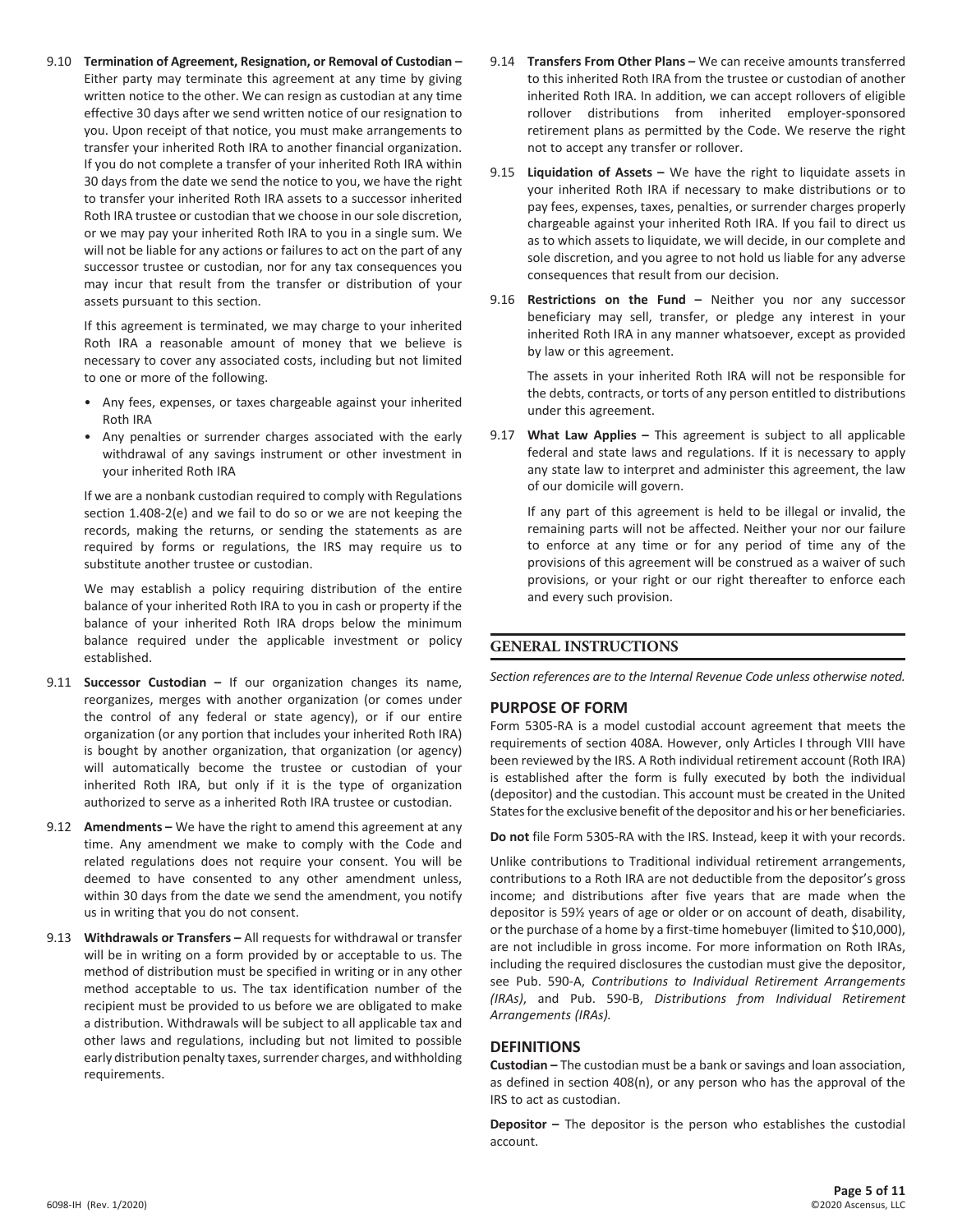# **SPECIFIC INSTRUCTIONS**

**Article I –** The depositor may be subject to a six percent tax on excess contributions if (1) contributions to other individual retirement arrangements of the depositor have been made for the same tax year, (2) the depositor's adjusted gross income exceeds the applicable limits in Article II for the tax year, or (3) the depositor's and spouse's compensation is less than the amount contributed by or on behalf of them for the tax year.

**Article V –** This article describes how distributions will be made from the Roth IRA after the depositor's death. Elections made pursuant to this article should be reviewed periodically to ensure they correspond to the depositor's intent. Under paragraph three of Article V, the depositor's spouse is treated as the owner of the Roth IRA upon the death of the depositor, rather than as the beneficiary. If the spouse is to be treated as the beneficiary and not the owner, an overriding provision should be added to Article IX.

**Article IX –** Article IX and any that follow it may incorporate additional provisions that are agreed to by the depositor and custodian to complete the agreement. They may include, for example, definitions, investment powers, voting rights, exculpatory provisions, amendment and termination, removal of the custodian, custodian's fees, state law requirements, beginning date of distributions, accepting only cash, treatment of excess contributions, prohibited transactions with the depositor, etc. Attach additional pages if necessary.

# **DISCLOSURE STATEMENT**

#### **RIGHT TO REVOKE YOUR INHERITED ROTH IRA**

You have the right to revoke your inherited Roth IRA within seven days of the receipt of the disclosure statement. If revoked, you are entitled to a full return of the contribution you made to your inherited Roth IRA. The amount returned to you would not include an adjustment for such items as sales commissions, administrative expenses, or fluctuation in market value. You may make this revocation only by mailing or delivering a written notice to the custodian at the address listed on the application.

If you send your notice by first class mail, your revocation will be deemed mailed as of the postmark date.

If you have any questions about the procedure for revoking your inherited Roth IRA, please call the custodian at the telephone number listed on the application.

#### **REQUIREMENTS OF AN INHERITED ROTH IRA**

- A. **Form of Contribution –** Your contribution must be either a rollover contribution from an eligible inherited employer-sponsored retirement plan or a transfer contribution from an inherited Roth IRA. Your rollover or transfer contribution may be in cash and/or property.
- B. **Contribution Restrictions –** You may not make regular contributions to your inherited Roth IRA.
- C. **Nonforfeitability –** Your interest in your inherited Roth IRA is nonforfeitable.
- D. **Eligible Custodians –** The custodian of your inherited Roth IRA must be a bank, savings and loan association, credit union, or a person or entity approved by the Secretary of the Treasury.
- E. **Commingling Assets –** The assets of your inherited Roth IRA cannot be commingled with other property except in a common trust fund or common investment fund.
- F. **Life Insurance –** No portion of your inherited Roth IRA may be invested in life insurance contracts.
- G. **Collectibles –** You may not invest the assets of your inherited Roth IRA in collectibles (within the meaning of IRC Sec. 408(m)). A collectible is defined as any work of art, rug or antique, metal or gem, stamp or coin, alcoholic beverage, or other tangible personal property specified by the Internal Revenue Service (IRS). However, specially minted United States gold and silver coins, and certain state-issued coins are permissible investments. Platinum coins and certain gold, silver, platinum, or palladium bullion (as described in IRC Sec. 408(m)(3)) are also permitted as inherited Roth IRA investments.
- H. **Required Minimum Distributions –** You are required to take minimum distributions from your inherited Roth IRA at certain times in accordance with Treasury Regulation 1.408-8. The calculation of the required minimum distribution is based, in part, on determining the original owner's designated beneficiary. A designated beneficiary is determined based on the beneficiaries designated as of the date of the original owner's death, who remain beneficiaries as of September 30 of the year following the year of the original owner's death. Any payment elections you either made or defaulted to under an inherited retirement plan or Roth IRA generally carry over to this inherited Roth IRA. Below is a summary of the inherited Roth IRA distribution rules.

 If you fail to remove a required minimum distribution, an additional penalty tax of 50 percent is imposed on the amount of the required minimum distribution that should have been taken but was not. You must file IRS Form 5329 along with your income tax return to report and remit any additional taxes to the IRS.

#### **Death of Original Owner Before January 1, 2020**

- 1. If you are the beneficiary of a deceased employer-sponsored retirement plan participant, and the original participant died
	- (a) on or after his or her required beginning date, distributions must be made to you over the longer of your single life expectancy, or the original participant's remaining life expectancy. If the original participant's designated beneficiary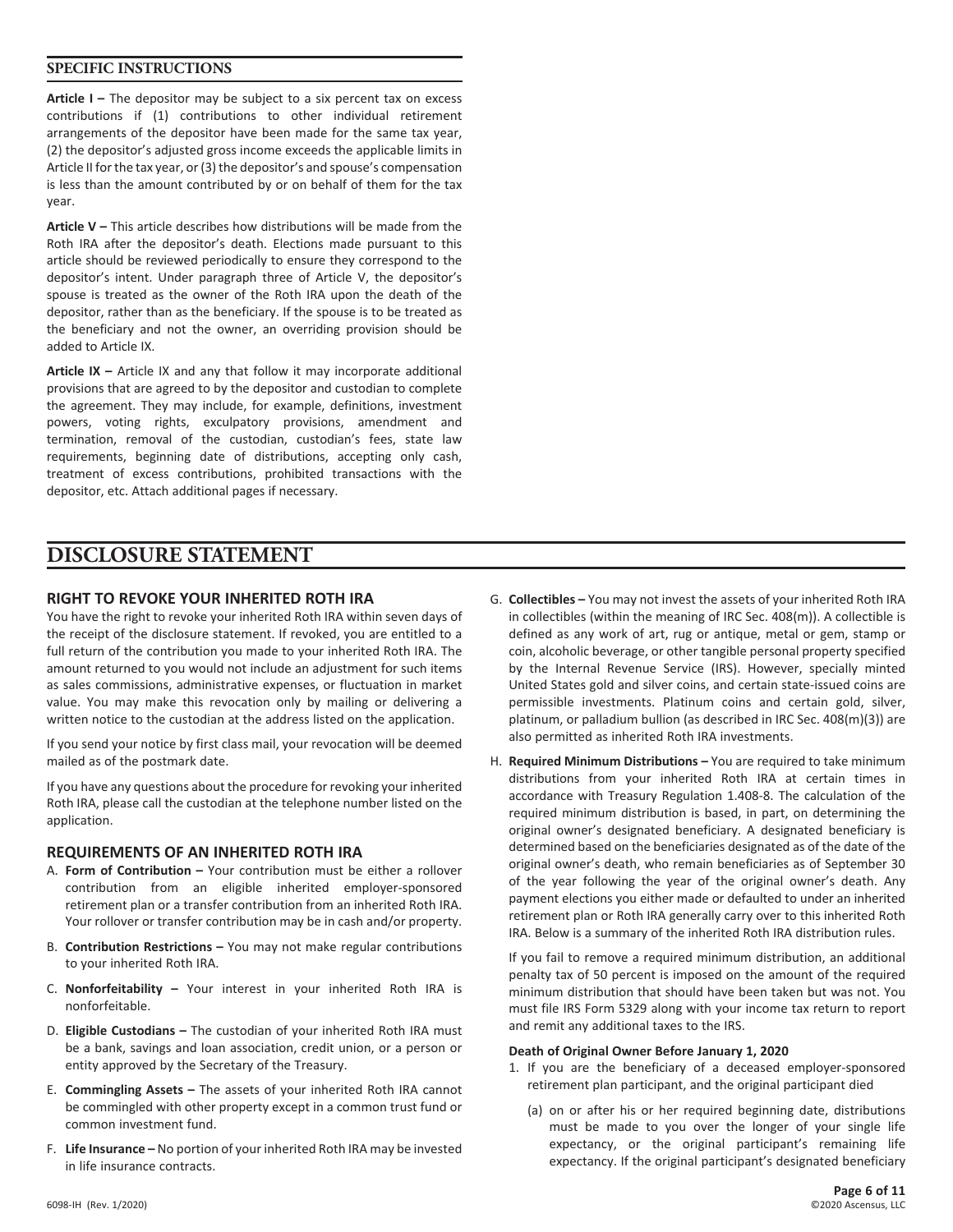was not an individual or qualified trust as defined in the Treasury Regulations, the original employer-sponsored retirement plan will be treated as having no designated beneficiary for purposes of determining the distribution period. If there is no designated beneficiary of the original employersponsored retirement plan, distributions will commence using the original participant's single life expectancy, reduced by one in each subsequent year.

- (b) before his or her required beginning date, the entire amount remaining in the account will, at your election, either
	- (i) be distributed by December 31 of the year containing the fifth anniversary of the original participant's death, or
	- (ii) be distributed over your remaining life expectancy.

 If the original participant's spouse is the sole designated beneficiary, he or she must elect either option (i) or (ii) by the earlier of December 31 of the year containing the fifth anniversary of the original participant's death, or December 31 of the year life expectancy payments would be required to begin. A designated beneficiary of the original participant, other than a spouse who is the sole designated beneficiary, must elect either option (i) or (ii) by December 31 of the year following the year of the original participant's death. If no election is made, the distribution will be calculated in accordance with option (ii). In the case of distributions under option (ii), distributions must commence by December 31 of the year following the year of the original participant's death. Generally, if the original participant's spouse is the designated beneficiary, distributions need not commence until December 31 of the year the original participant would have attained age 72 (70½ if the original participant would have attained 70½ before 2020), if later.

 If the original participant's designated beneficiary is not an individual or qualified trust as defined in the Treasury Regulations, the original retirement plan will be treated as having no designated beneficiaries for purposes of determining the distribution period. If there is no designated beneficiary of the original retirement plan, the entire inherited Roth IRA must be distributed by December 31 of the year containing the fifth anniversary of the original participant's death.

 If you have inherited a qualified retirement plan, 403(a) annuity, 403(b) tax-sheltered annuity, or 457(b) governmental deferred compensation plan and have either elected or defaulted to payments under the five-year rule, you may change to a life expectancy payment election if, by December 31 of the year following the year of the original owner's death, you remove a life expectancy-based payment before rolling over the remaining assets to your inherited Roth IRA.

- 2. If you are the beneficiary of a deceased Roth IRA owner, the entire amount remaining in the inherited account will, at your election, either
	- (a) be distributed by December 31 of the year containing the fifth anniversary of the original Roth IRA owner's death, or
	- (b) be distributed over your remaining life expectancy.

 If you are a spouse who is the sole designated beneficiary of a Roth IRA owner, you must elect either option (a) or (b) by the earlier of December 31 of the year containing the fifth anniversary of the original owner's death, or December 31 of the year life expectancy payments would be required to begin. If you are a designated beneficiary of the original Roth IRA owner, other than a spouse who is the sole designated beneficiary, you must elect either

option (a) or (b) by December 31 of the year following the year of the original Roth IRA owner's death. If no election is made, the distribution will be calculated in accordance with option (b). In the case of distributions under option (b), distributions must commence by December 31 of the year following the year of the original Roth IRA owner's death. Generally, if the original Roth IRA owner's spouse is the designated beneficiary, distributions need not commence until December 31 of the year the original Roth IRA owner would have attained age 72 (70½ if the original Roth IRA owner would have attained 70½ before 2020), if later.

 If the original Roth IRA owner's designated beneficiary is not an individual or qualified trust as defined in the Treasury Regulations, the original Roth IRA will be treated as having no designated beneficiaries for purposes of determining the distribution period. If there is no designated beneficiary of the original Roth IRA, the entire inherited Roth IRA must be distributed by December 31 of the year containing the fifth anniversary of the original Roth IRA owner's death.

- 3. If you have elected to take life expectancy payments and fail to request your required minimum distribution by December 31, we reserve the right to do any one of the following.
	- (a) Make no distribution until you give us a proper withdrawal request
	- (b) Distribute your entire inherited Roth IRA to you in a single sum payment
	- (c) Determine your required minimum distribution each year based on your life expectancy calculated using the Single Life Expectancy Table, and pay those distributions to you until you direct otherwise

#### **Death of Original Owner On or After January 1, 2020**

 The entire amount remaining in your account will generally be distributed by December 31 of the year containing the tenth anniversary of the original owner's death unless you are an eligible designated beneficiary or the account has no designated beneficiary for purposes of determining a distribution period.

 If you are an eligible designated beneficiary, the entire amount remaining in your account may be distributed (in accordance with the Treasury Regulations) over your remaining life expectancy (or over a period not extending beyond your life expectancy).

An eligible designated beneficiary is any designated beneficiary who is

- the original owner's surviving spouse,
- the original owner's child who has not reached the age of majority,
- disabled (A physician must determine that your impairment can be expected to result in death or to be of long, continued, and indefinite duration.),
- an individual who is not more than 10 years younger than the original owner, or
- chronically ill (A chronically ill individual is someone who (1) is unable to perform (without substantial assistance from another individual) at least two activities of daily living for an indefinite period due to a loss of functional capacity, (2) has a level of disability similar to the level of disability described above requiring assistance with daily living based on loss of functional capacity, or (3) requires substantial supervision to protect the individual from threats to health and safety due to severe cognitive impairment.)

 Note that certain trust beneficiaries (e.g., certain trusts for disabled and chronically ill individuals) may take distribution of the entire amount remaining in the account over the remaining life expectancy of the trust beneficiary.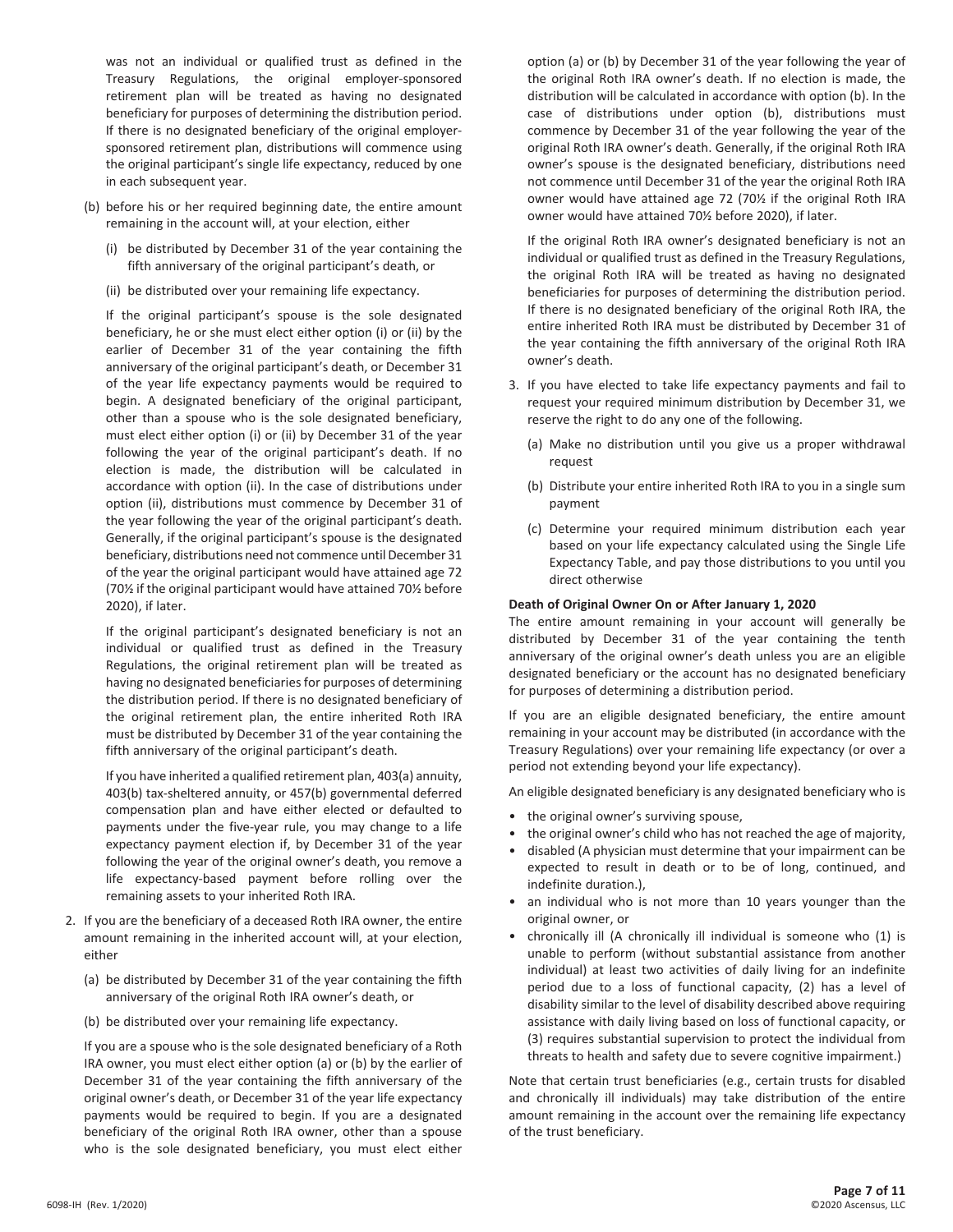Generally, life expectancy distributions to an eligible designated beneficiary must commence by December 31 of the year following the year of the original owner's death. However, if the original owner's spouse is the eligible designated beneficiary, distributions need not commence until December 31 of the year the original owner would have attained age 72, if later. If the eligible designated beneficiary is the original owner's minor child, life expectancy payments must begin by December 31 of the year following the year of the original owner's death and continue until the child reaches the age of majority. Once the age of majority is reached, the beneficiary will have 10 years to deplete the account.

 If a beneficiary other than a person (e.g., the original owner's estate, a charity, or a certain type of trust) is named, the original owner will be treated as having no designated beneficiary of the Roth IRA for purposes of determining the distribution period. If there is no designated beneficiary of the Roth IRA, the entire Roth IRA must be distributed by December 31 of the year containing the fifth anniversary of the original owner's death.

# **INCOME TAX CONSEQUENCES OF ESTABLISHING AN INHERITED ROTH IRA**

- A. **Tax-Deferred Earnings –** The investment earnings of your inherited Roth IRA are not subject to federal income tax as they accumulate in your inherited Roth IRA. In addition, distributions of your inherited Roth IRA earnings will be free from federal income tax if you take a qualified distribution, as described below.
- B. **Taxation of Distributions –** The taxation of inherited Roth IRA distributions depends on whether the distribution is a qualified distribution or a nonqualified distribution.
	- 1. **Qualified Distribution.** A qualified distribution is a distribution that is made after the expiration of a five-year period. Qualified distributions from your inherited Roth IRA are not included in your income.
	- 2. **Nonqualified Distribution.** If you have not satisfied the five-year period for a qualified distribution, any earnings you withdraw from your inherited Roth IRA will be included in your gross income. When you take a distribution from the inherited Roth IRA, the amounts the original owner contributed to a Roth IRA, Roth 401(k), Roth 403(b), or governmental Roth 457(b) as Roth elective deferrals or Roth IRA contributions, will be deemed to be removed first, followed by conversion and employer-sponsored retirement plan rollover contributions the original owner made to a Roth IRA on a first-in, first-out basis. Therefore, your nonqualified distributions will not be taxable to you until your withdrawals exceed the amount of the regular contributions, conversion, and employer-sponsored retirement plan rollovers. These "ordering rules" are complex. If you have any questions regarding the taxation of distributions from your inherited Roth IRA, see a competent tax advisor.
- C. **Income Tax Withholding –** Any nonqualified withdrawal of earnings from your inherited Roth IRA may be subject to federal income tax withholding. You may, however, elect not to have withholding apply to your inherited Roth IRA withdrawal. If withholding is applied to your withdrawal, not less than 10 percent of the amount withdrawn must be withheld.
- D. **Early Distribution Penalty Tax –** No 10 percent early distribution penalty tax will apply to the inherited Roth IRA distribution because the distribution is due to the death of the original owner.
- E. **Rollovers and Transfers –** Your inherited Roth IRA may receive multiple rollover contributions from inherited qualified retirement plans, 403(a) annuity plans, 403(b) tax-sheltered annuity plans, or 457(b) governmental deferred compensation plans, or multiple transfers from inherited Roth IRAs. In order to combine these inherited

retirement assets in the same inherited Roth IRA, you must have inherited the assets from the same owner and they must have been subject to the same beneficiary payment elections and calculation methods as under the receiving inherited Roth IRA. Rollover is a term used to describe a direct movement of cash or other property to your inherited Roth IRA from an eligible retirement plan that you have inherited as an eligible beneficiary. The rollover and transfer rules are generally summarized below. These transactions are often complex. If you have any questions regarding a rollover or transfer, please see a competent tax advisor.

- 1. **Roth IRA-to-Inherited Roth IRA Transfers.** Assets you have inherited from a deceased Roth IRA owner may be directly transferred to an inherited Roth IRA.
- 2. **Rollovers from 401(k) or 403(b) Plans Containing Roth Elective Deferrals to an Inherited Roth IRA.** If you are a nonspouse beneficiary or the trustee of an eligible type of trust named as beneficiary of a deceased 401(k), 403(b), or governmental 457(b) plan participant who had made Roth elective deferrals to the plan, you may directly roll over the Roth elective deferrals, and their earnings, to an inherited Roth IRA, as permitted by the IRS. If you are a spouse beneficiary, you may either directly or indirectly roll over assets from an eligible inherited employer-sponsored retirement plan to an inherited Roth IRA. Regardless of the method of rollover, the Roth IRA must be maintained as an inherited Roth IRA, subject to the beneficiary distribution requirements. Roth elective deferrals may not be rolled over to an inherited Traditional IRA.
- 3. **Rollovers from Eligible Retirement Plans Without Roth Elective Deferrals to an Inherited Roth IRA.** If you are a nonspouse beneficiary or the trustee of an eligible type of trust named as beneficiary of a deceased employer-sponsored retirement plan participant, you may directly roll over any inherited assets eligible for rollover from a qualified retirement plan, 403(a) annuity, 403(b) tax-sheltered annuity, or 457(b) governmental deferred compensation plan to an inherited Roth IRA, as permitted by the IRS. If you are a spouse beneficiary, you may either directly or indirectly roll over assets from an eligible inherited employersponsored retirement plan to an inherited Roth IRA, as permitted by the IRS. The amount of the rollover from the retirement plan will be treated as a distribution for income tax purposes, and is includible in your gross income (except for any after-tax contributions). Although the rollover amount generally is included in income, the 10 percent early distribution penalty tax will not apply to rollovers from an eligible retirement plan to an inherited Roth IRA.
- 4. **Written Election.** At the time you make a rollover to an inherited Roth IRA, you must designate in writing to the custodian your election to treat that contribution as a rollover. Once made, the election is irrevocable.

#### **LIMITATIONS AND RESTRICTIONS**

- A. **Gift Tax –** Transfers of your inherited Roth IRA assets to a successor beneficiary made during your life and at your request may be subject to federal gift tax under IRC Sec. 2501.
- B. **Special Tax Treatment –** Capital gains treatment and 10-year income averaging authorized by IRC Sec. 402 do not apply to inherited Roth IRA distributions.
- C. **Prohibited Transactions –** If you or any successor beneficiary engage in a prohibited transaction with your inherited Roth IRA, as described in IRC Sec. 4975, your inherited Roth IRA will lose its tax-deferred or tax-exempt status, and you generally must include the value of the earnings in your account in your gross income for that taxable year. The following transactions are examples of prohibited transactions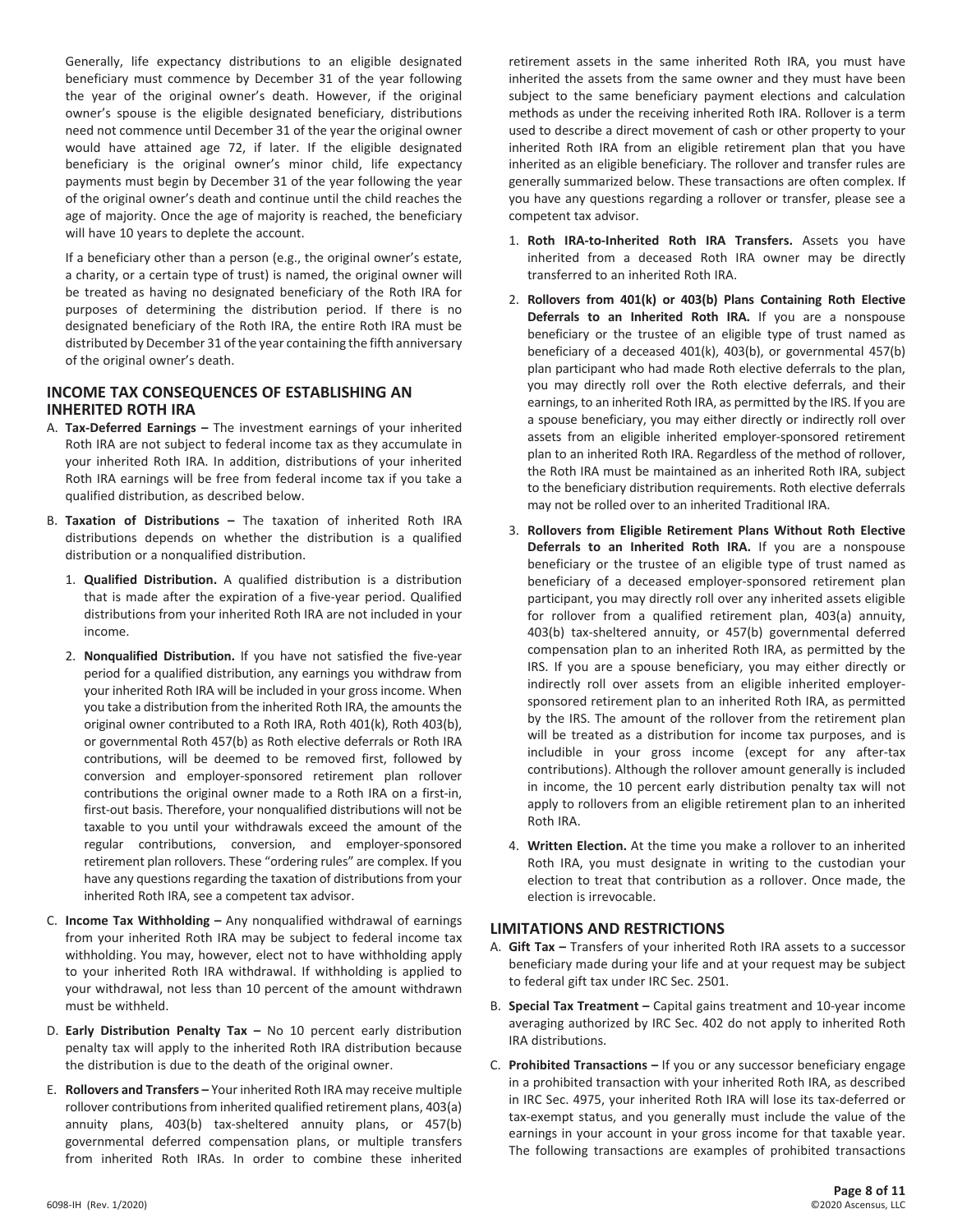with your inherited Roth IRA. (1) Taking a loan from your inherited Roth IRA (2) Buying property for personal use (present or future) with inherited Roth IRA assets (3) Receiving certain bonuses or premiums because of your inherited Roth IRA.

D. **Pledging –** If you pledge any portion of your inherited Roth IRA as collateral for a loan, the amount so pledged will be treated as a distribution and may be included in your gross income for that year.

#### **OTHER**

- A. **IRS Plan Approval –** Articles I through VIII of the agreement used to establish this inherited Roth IRA have been approved by the IRS. The IRS approval is a determination only as to form. It is not an endorsement of the plan in operation or of the investments offered.
- B. **Additional Information –** For further information on Roth IRAs, you may wish to obtain IRS Publication 590-A, *Contributions to Individual Retirement Arrangements (IRAs),* or Publication 590-B, *Distributions from Individual Retirement Arrangements (IRAs),* by calling 800-TAX-FORM, or by visiting www.irs.gov on the Internet.
- C. **Important Information About Procedures for Opening a New Account –** To help the government fight the funding of terrorism and money laundering activities, federal law requires all financial organizations to obtain, verify, and record information that identifies each person who opens an account. Therefore, when you open an inherited Roth IRA, you are required to provide your name, residential address, date of birth, and identification number. We may require other information that will allow us to identify you.
- D. **Qualified Charitable Distributions –** If you are age 70½ or older, you may be eligible to take tax-free inherited Roth IRA distributions of up to \$100,000 per year and have these distributions paid directly to certain charitable organizations. Special tax rules may apply. For further detailed information you may obtain IRS Publication 590-B, *Distributions from Individual Retirement Arrangements (IRAs),* from the IRS or refer to the IRS website at www.irs.gov.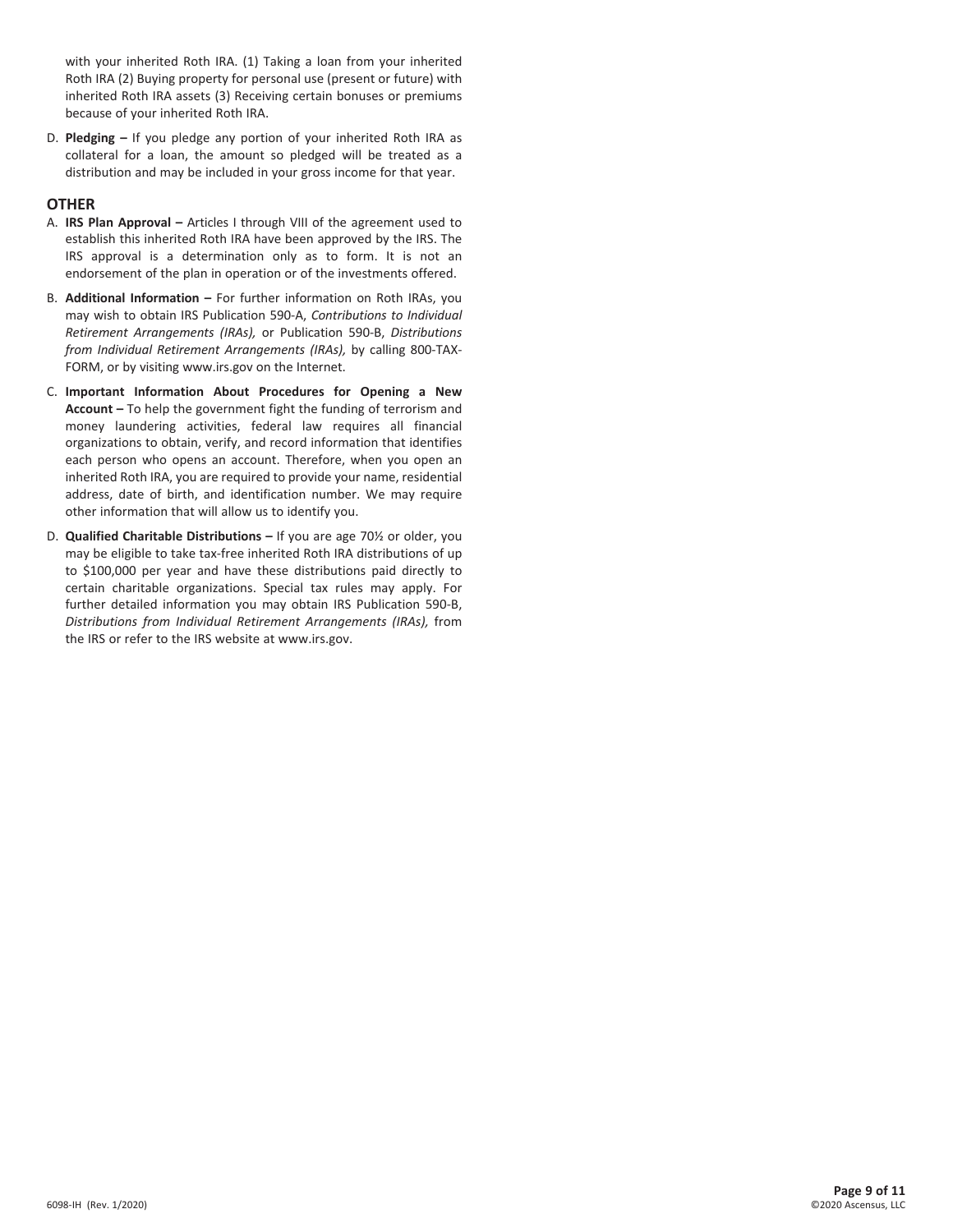# **INHERITED IRA FINANCIAL DISCLOSURE**

*The term* IRA *will be used below to mean Traditional IRA or Roth IRA, unless otherwise specified.*

**The financial organization should complete the financial disclosure using Method I, Method II, or Method III.** *If the growth of the inherited IRA can reasonably be projected, use either Method I or Method II. The account values projected using Method I or Method II must be reduced by all applicable fees and penalties. If annual fees are assessed, such as an annual service fee, use Method II. If no projection of growth of the inherited IRA can reasonably be shown, use Method III.*

**METHOD I Growth can be projected** *(Do not use Method I if an annual fee is charged. Instead, use Method II for financial projections.)*

Your Age on Your Birth Date This Year Length of Time Deposit *(If applicable)*

The charts below give projections of the value of your inherited IRA by showing the amount available at the end of each year. These projections assume an interest rate of .25%, compounded annually. If you have invested your inherited IRA in a time deposit, a loss-of-earnings penalty may be charged against a withdrawal before maturity. A transaction fee may also apply to your inherited IRA.

The Rollover or Transfer chart assumes that a one-time deposit of \$1,000 is made on the first day of the first year.

*Indicate the projected account value for each of the years, taking into consideration any applicable loss of earnings penalty or other fees assessed if the inherited IRA owner received a distribution at the end of the year for which the projection is being made. First, circle the year-end projected inherited IRA*  value that is applicable for each of the first five years. Next, circle the applicable inherited IRA value for the years in which the inherited IRA owner will *attain ages 60, 65, and 70. Subtract the inherited IRA owner's age indicated above from 60, 65, and 70 to locate the appropriate number of years (NO. YRS) rows.*

| <b>ROLLOVER OR TRANSFER</b>      |                         |                      |                                                  |                      |                                              |
|----------------------------------|-------------------------|----------------------|--------------------------------------------------|----------------------|----------------------------------------------|
|                                  |                         |                      | FINANCIAL PROJECTIONS WITH .25% RATE OF INTEREST |                      |                                              |
| <b>NUMBER OF</b><br><b>YEARS</b> | <b>ACCOUNT</b><br>VALUE | 1 MONTH<br>PENALTY   | 3 MONTH<br>PENALTY                               | 6 MONTH<br>PENALTY   | AMOUNT AFTER<br><b>FEES AND</b><br>PENALTIES |
| 1                                | \$1,002.50              | \$1,002.29           | \$1,001.87                                       | \$1,001.25           |                                              |
| 2                                | 1,005.01                | 1,004.80             | 1,004.38                                         | 1,003.75             |                                              |
| 3                                | 1,007.52                | 1,007.31             | 1,006.89                                         | 1,006.26             |                                              |
| 4                                | 1,010.04                | 1,009.83             | 1,009.41                                         | 1,008.78             |                                              |
| 5                                | 1,012.56                | 1,012.35             | 1,011.93                                         | 1,011.30             |                                              |
| 6                                | 1,015.09                | 1,014.88             | 1,014.46                                         | 1,013.83             |                                              |
| 7                                | 1,017.63                | 1,017.42             | 1,017.00                                         | 1,016.36             |                                              |
| 8                                | 1,020.18                | 1,019.96             | 1,019.54                                         | 1,018.90             |                                              |
| 9<br>10                          | 1,022.73                | 1,022.51             | 1,022.09                                         | 1,021.45             |                                              |
| 11                               | 1,025.28<br>1,027.85    | 1,025.07<br>1,027.63 | 1,024.64<br>1,027.20                             | 1,024.00<br>1,026.56 |                                              |
| 12                               | 1,030.42                | 1,030.20             | 1,029.77                                         | 1,029.13             |                                              |
| 13                               | 1,032.99                | 1,032.78             | 1,032.35                                         | 1,031.70             |                                              |
| 14                               | 1,035.57                | 1,035.36             | 1,034.93                                         | 1,034.28             |                                              |
| 15                               | 1,038.16                | 1,037.95             | 1,037.51                                         | 1,036.87             |                                              |
| 16                               | 1,040.76                | 1,040.54             | 1,040.11                                         | 1,039.46             |                                              |
| 17                               | 1,043.36                | 1,043.14             | 1,042.71                                         | 1,042.06             |                                              |
| 18                               | 1,045.97                | 1,045.75             | 1,045.32                                         | 1,044.66             |                                              |
| 19                               | 1,048.58                | 1,048.37             | 1,047.93                                         | 1,047.27             |                                              |
| 20                               | 1,051.21                | 1,050.99             | 1,050.55                                         | 1,049.89             |                                              |
| 21                               | 1,053.83                | 1,053.61             | 1,053.17                                         | 1,052.52             |                                              |
| 22                               | 1,056.47                | 1,056.25             | 1,055.81                                         | 1,055.15             |                                              |
| 23                               | 1,059.11                | 1,058.89             | 1,058.45                                         | 1,057.79             |                                              |
| 24                               | 1,061.76                | 1,061.54             | 1,061.09                                         | 1,060.43             |                                              |
| 25                               | 1,064.41                | 1,064.19             | 1,063.75                                         | 1,063.08             |                                              |
| 26<br>27                         | 1,067.07<br>1,069.74    | 1,066.85<br>1,069.52 | 1,066.41<br>1,069.07                             | 1,065.74<br>1,068.40 |                                              |
| 28                               | 1,072.41                | 1,072.19             | 1,071.74                                         | 1,071.07             |                                              |
| 29                               | 1,075.10                | 1,074.87             | 1,074.42                                         | 1,073.75             |                                              |
| 30                               | 1,077.78                | 1,077.56             | 1,077.11                                         | 1,076.44             |                                              |
| 31                               | 1,080.48                | 1,080.25             | 1,079.80                                         | 1,079.13             |                                              |
| 32                               | 1,083.18                | 1,082.95             | 1,082.50                                         | 1,081.82             |                                              |
| 33                               | 1,085.89                | 1,085.66             | 1,085.21                                         | 1,084.53             |                                              |
| 34                               | 1,088.60                | 1,088.37             | 1,087.92                                         | 1,087.24             |                                              |
| 35                               | 1,091.32                | 1,091.10             | 1,090.64                                         | 1,089.96             |                                              |
| 36                               | 1,094.05                | 1,093.82             | 1,093.37                                         | 1,092.68             |                                              |
| 37                               | 1,096.79                | 1,096.56             | 1,096.10                                         | 1,095.42             |                                              |
| 38                               | 1,099.53                | 1,099.30             | 1,098.84                                         | 1,098.15             |                                              |
| 39                               | 1,102.28                | 1,102.05             | 1,101.59                                         | 1,100.90             |                                              |
| 40<br>41                         | 1,105.03                | 1,104.80             | 1,104.34                                         | 1,103.65             |                                              |
| 42                               | 1,107.80<br>1,110.57    | 1,107.56<br>1,110.33 | 1,107.10<br>1,109.87                             | 1,106.41<br>1,109.18 |                                              |
| 43                               | 1,113.34                | 1,113.11             | 1,112.65                                         | 1,111.95             |                                              |
| 44                               | 1,116.12                | 1,115.89             | 1,115.43                                         | 1,114.73             |                                              |
| 45                               | 1,118.92                | 1,118.68             | 1,118.22                                         | 1,117.52             |                                              |
| 46                               | 1,121.71                | 1,121.48             | 1,121.01                                         | 1,120.31             |                                              |
| 47                               | 1,124.52                | 1,124.28             | 1,123.81                                         | 1,123.11             |                                              |
| 48                               | 1,127.33                | 1,127.09             | 1,126.62                                         | 1,125.92             |                                              |
| 49                               | 1,130.15                | 1,129.91             | 1,129.44                                         | 1,128.73             |                                              |
| 50                               | 1,132.97                | 1,132.74             | 1,132.26                                         | 1,131.56             |                                              |
| 51                               | 1,135.80                | 1,135.57             | 1,135.09                                         | 1,134.38             |                                              |
| 52                               | 1,138.64                | 1,138.41             | 1,137.93                                         | 1,137.22             |                                              |
| 53                               | 1,141.49                | 1,141.25             | 1,140.78                                         | 1,140.06             |                                              |
| 54                               | 1,144.34                | 1,144.11             | 1,143.63                                         | 1,142.91             |                                              |
| 55                               | 1,147.20                | 1,146.97             | 1,146.49                                         | 1,145.77             |                                              |
| 56<br>57                         | 1,150.07<br>1,152.95    | 1,149.83<br>1,152.71 | 1,149.35<br>1,152.23                             | 1,148.64<br>1,151.51 |                                              |
| 58                               | 1,155.83                | 1,155.59             | <u>1,155.11</u>                                  | 1,154.39             |                                              |
| 59                               | 1,158.72                | 1,158.48             | 1,158.00                                         | 1,157.27             |                                              |
| 60                               | 1,161.62                | 1,161.37             | 1,160.89                                         | 1,160.16             |                                              |
| 61                               | 1,164.52                | 1,164.28             | 1,163.79                                         | 1,163.07             |                                              |
| 62                               | 1,167.43                | 1,167.19             | 1,166.70                                         | 1,165.97             |                                              |

# **ADDITIONAL FINANCIAL DISCLOSURE INFORMATION**

The account values shown are projections based on many assumptions. They are not guaranteed, but depend upon many factors, including the interest rates and terms of future funding instruments.

We may charge you fees in connection with your inherited IRA. If we do not charge these fees now, we may do so in the future after giving you notice. If you do not pay these fees separately, they may be paid from the assets of your inherited IRA.

# **CURRENT FEES**

| <b>IRA Trustee Transfer</b> | 25.00 |
|-----------------------------|-------|
| <b>IRA Closeout</b>         | 25.00 |
|                             |       |
|                             |       |
|                             |       |
|                             |       |